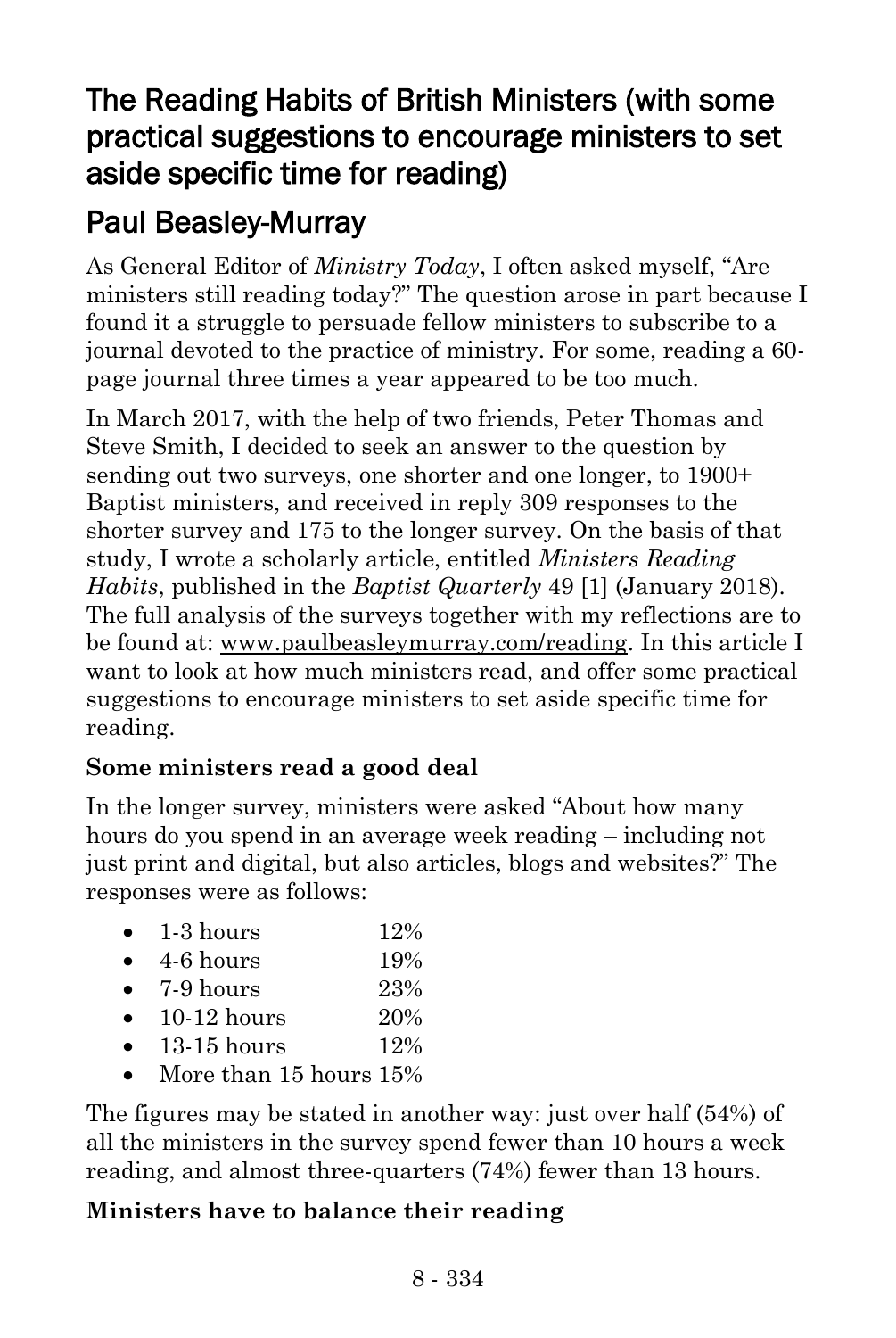In the same longer survey, ministers were asked: "Approximately what percentage was spent in different areas of reading?"

*0-20% 21-40% 41-60% 61-80% 81-100%*

Personal Bible reading

|                         | 64% 30%         |     | $3\%2\%$                       | $1\%$ |  |
|-------------------------|-----------------|-----|--------------------------------|-------|--|
| Reading for sermon prep |                 |     |                                |       |  |
|                         | $27\% - 49\%$   |     | 20%                            | $4\%$ |  |
|                         |                 |     | Other ministry-related reading |       |  |
|                         | $51\%$ 33%      |     | $14\%$                         | $2\%$ |  |
|                         | General reading |     |                                |       |  |
|                         | 52%             | 39% | $7\%$                          | $2\%$ |  |

Here we see the importance many ministers give to sermon preparation.

#### **Time and other priorities**

In the shorter survey, ministers were asked: "What restricts your ministry-related reading?" A variety of reasons were given:

| Demands of ministry | 46%   |
|---------------------|-------|
| Other priorities    | 25%   |
| Time management     | 15%   |
| Not a reader        | $2\%$ |
| Other               | 12%   |

l

That more than two-thirds of ministers (71%) are restricted from ministry-related reading because of "demands of ministry" and "other priorities" is a significant finding. However, I wonder if the 15% who referred to difficulties of "time management" might have made an even more significant response. Good time management involves setting priorities which, once set, give the minister the freedom to say 'no' to many of the demands made upon them. Eugene Peterson even maintained that ministers can confuse busyness with laziness: "I indolently let other people decide what I will do instead of resolutely deciding myself. I let people who do not understand the work of the pastor write the agenda for my day's work because I am too slipshod to write it myself." <sup>233</sup> Or,

<sup>233</sup> Eugene H. Peterson, 'The Unbusy Pastor', *Leadership* II (Summer 1981) 71. See also Paul Beasley-Murray *Living Out the Call* (Feed-a-Read, 2nd edition 2016), section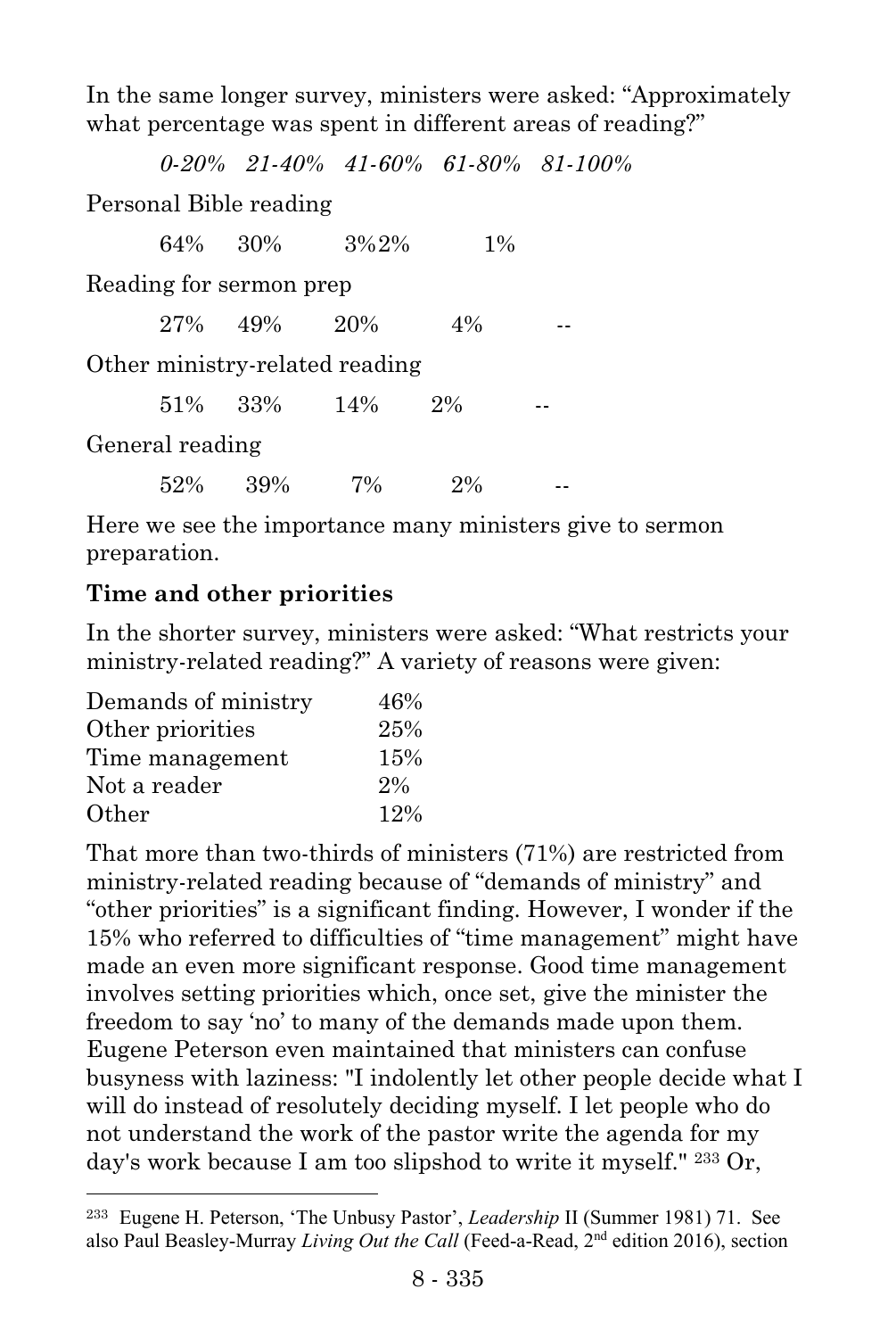expressed slightly differently, more ministers would have time to read if they were to distinguish between the 'important' and the 'urgent'.

The response of the 25% who cited "other priorities" for restricting their reading may also be significant. The implication is that there are other tasks which take priority over reading and study – but is that so? Clearly, if someone is dying or has just died, then a minister will want to drop everything and be there. However, I would argue that in the overall pattern of a minister's life, the spiritual discipline of reading and study is a key priority – in Gordon MacDonald's phrase, it is "building below the waterline".<sup>234</sup>

#### **Many ministers do not set aside specific time in the week for reading relating to ministry**

In the same shorter survey, ministers were asked: "How much time are you able presently to set aside for reading related to your ministry?" (i.e. not general reading such as novels or poetry). The responses were as follows:

| $\bullet$ None                             | $2\%$ |
|--------------------------------------------|-------|
| • Irregular – as opportunity arises $53\%$ |       |
| • One session – about three hours $24\%$   |       |
| • Two sessions $-$ about six hours         | 18%   |
| $\bullet$ One day a month                  | $5\%$ |

Here we discover that only 42% of ministers are able to devote specific time to ministry-related reading, and that even then it is no more than six hours a week. I wonder whether this might be linked with the increasing trend for ministers not to have 'studies', but to have 'offices'? This may well be related to the fact that many (most?) ministers today find they are not able to safeguard every

l

<sup>18,</sup> of *Book Two: Leading God's People*

 $234$  This metaphor is taken from a reflection on the Brooklyn Bridge, which joins Manhattan to Brooklyn. "The Brooklyn Bridge remains a major transportation artery in New York City today because 135 years ago the chief engineer and his construction team did their most patient and daring work where no one could see it: on the foundations of the towers below the water-line. It is one more illustration of an ageless principle in leadership: the work done below the waterline (in a leader's soul) that determines whether he or she will stand the test of time and challenge…". See Gordon MacDonald, *Building Below the Waterline* (Hendrickson, Peabody, Massachusetts 2011) 1.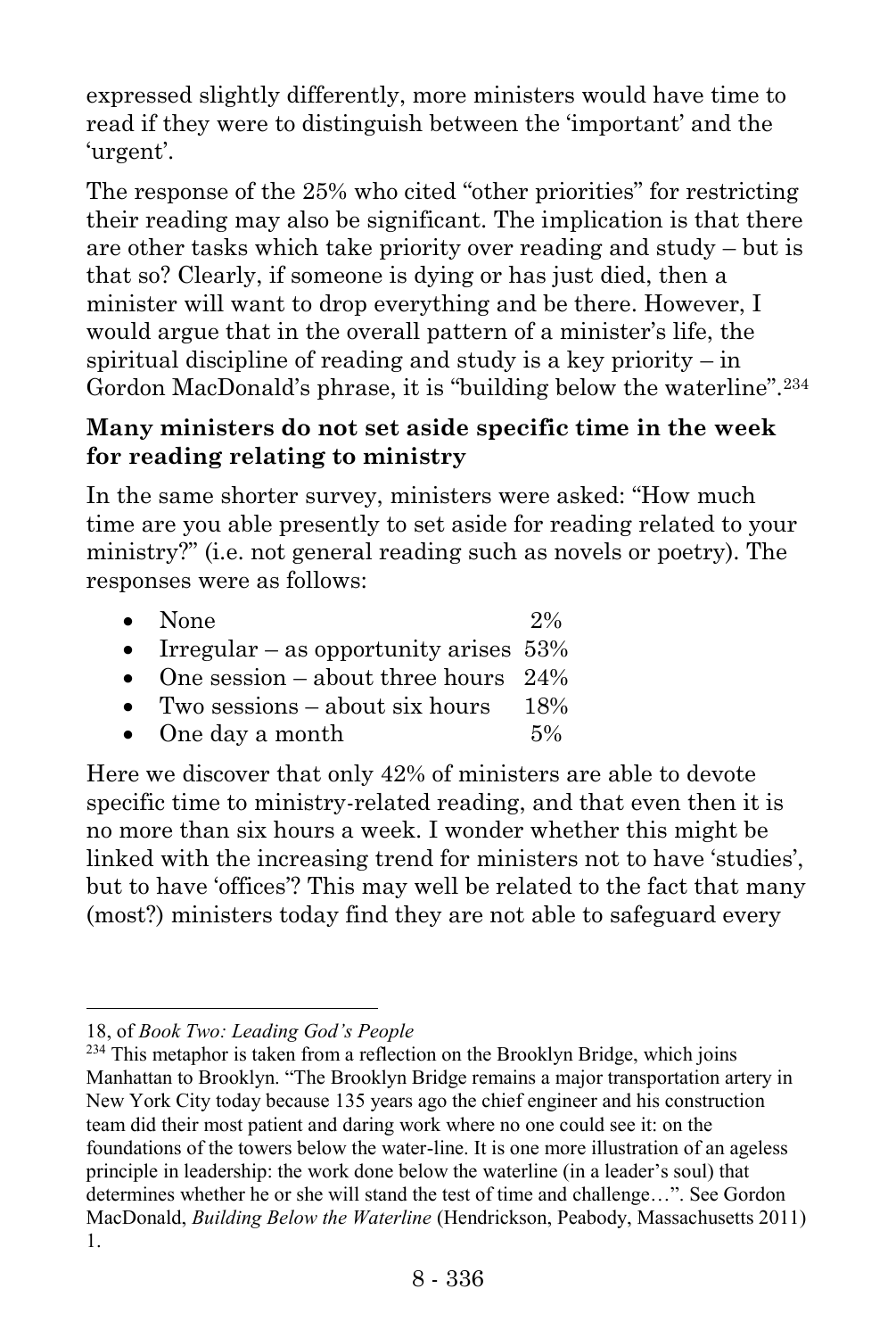morning for study, but feel they need to relate with people at other morning activities such as a toddler group or a church café.

## **Most ministers do not avail themselves of a reading week**

In the Baptist Union's recommended terms of settlement, in addition to five weeks of holiday, ministers are entitled to a week of study or reading. Bearing in mind that, during the working year, just over half of ministers are unable to set aside specific time for reading relating to study, one might think that most ministers would be keen to take advantage of the yearly reading week. However, this is not the case.

In answer to the question: "Over the last three years or so, how many reading weeks (or equivalent) have you taken?", the responses of the 300 ministers replying to this question in the shorter survey were as follows:

| None: | 56% |
|-------|-----|
| One:  | 15% |
| Two:  | 10% |
| Three | 20% |

 $\overline{a}$ 

This decision not to take advantage of a reading week stands in contrast to one of the ordination questions asked of past generations of Baptist ministers: "Do you promise to be faithful in prayer and in the reading and study of the Holy Scriptures, and to lead a life worthy of the calling to which you have been called".<sup>235</sup> In the most recent Baptist manual, *Gathering for Worship: Patterns and Prayers for the Community of Disciples,* that promise is absent in the main ordination promises, although an expanded version appears in the section entitled 'Additional Material: "Will you endeavour to lead a godly life… and will you be diligent in prayer, in reading the Scriptures and in all the studies that will deepen your faith and ministry".<sup>236</sup> If ministers do not feel it important to take an annual reading week, then we might well wonder how seriously ministers feel it is to grow and develop in their thinking and understanding of their calling.

<sup>235</sup> Ernest A. Payne & Stephen F. Winward, *Orders and Prayers for Church Worship: A Manual for Ministers* (The Baptist Union of Great Britain & Ireland, London, 4<sup>th</sup> edition 1967) 219.

<sup>236</sup> Christopher J. Ellis and Myra Blyth, editors, *Gathering for Worship: Patterns and Prayers for the Community of Disciples* (Canterbury Press, Norwich 2005) 131.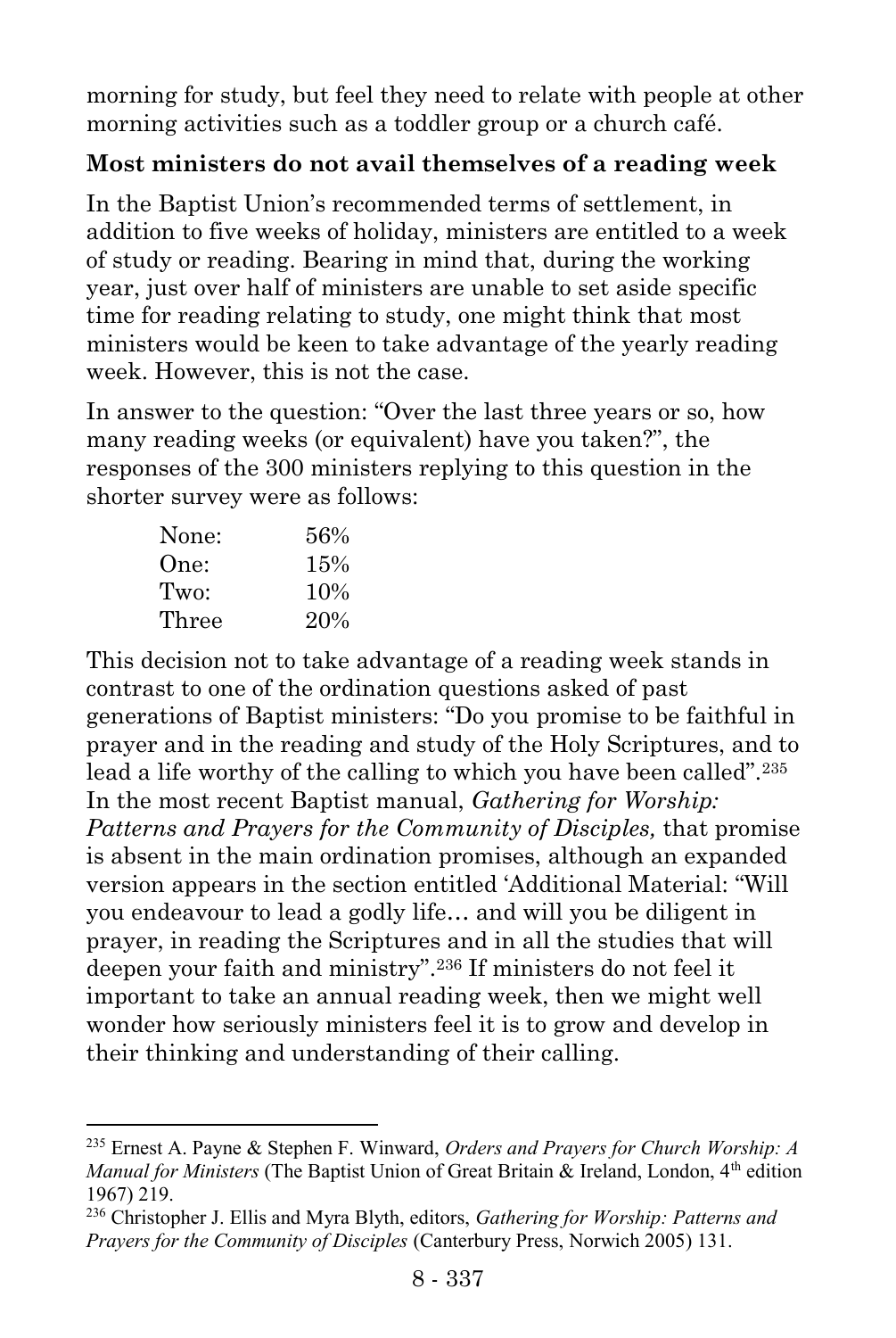## **A practical way forward: adopt a strategy for reading**

On the whole, ministers will only find time to read if they make time – and that takes effort. Indeed, Martyn Lloyd Jones, the former great Welsh preacher of Westminster Chapel, commented that "one literally has to fight for one's life in this sense" <sup>237</sup>

According to John Stott, the former Rector of All Soul's, Langham Place, an hour a day is an "absolute minimum for time for study which even the busiest pastors should be able to manage". He went on: "Many will achieve more. But the minimum would amount to this: every day at least one hour; every week one morning, afternoon or evening; every month a full day; every year a week. Set out like this, it sounds very little, Indeed, it is too little. Yet everybody who tries it is surprised to discover how much reading can be done within such a disciplined framework. It tots up to nearly six hundred hours in the course of a year".<sup>238</sup>

John Piper, for more than 30 years the pastor of Bethlehem Baptist Church, Minnesota, suggested that if pastors could not block out an hour, then they could set aside 20 minutes early in the morning, 20 minutes after lunch, and 20 minutes before they went to bed: "Think what you could read! Thirty-six medium-sized books!" <sup>239</sup>

In the last 21 years of my ministry, my strategy was a mixture of Stott and Piper. Monday afternoons tended to be devoted to reading commentaries, with more time spent on Tuesday morning when I began the task of writing my sermon. On Wednesdays and Thursdays, I sought to read for at least an hour a day in my church office, but would often squeeze in more time at home before going out in the evening. Fridays afternoons were normally spent reviewing books for *Ministry Today* (a quick reader, I would manage to 'gut' around some 180 books a year in that way). The church gave me four weeks a year for 'wider ministry', some of which was always devoted to reading and study in preparation for the lectures I was to give or the books I was to write.

 $\overline{a}$ 

 $237$  Martyn Lloyd Jones, Preaching and the Preachers (Hodder & Stoughton, London 1971) 67.

<sup>238</sup> John R.W. Stott, *I Believe in Preaching* (Hodder & Stoughton, London 1982) 204. <sup>239</sup> John Piper, Brothers, *We Are Not Professionals* (B & H Publishing, Nashville, 2nd edition 2013) 81.